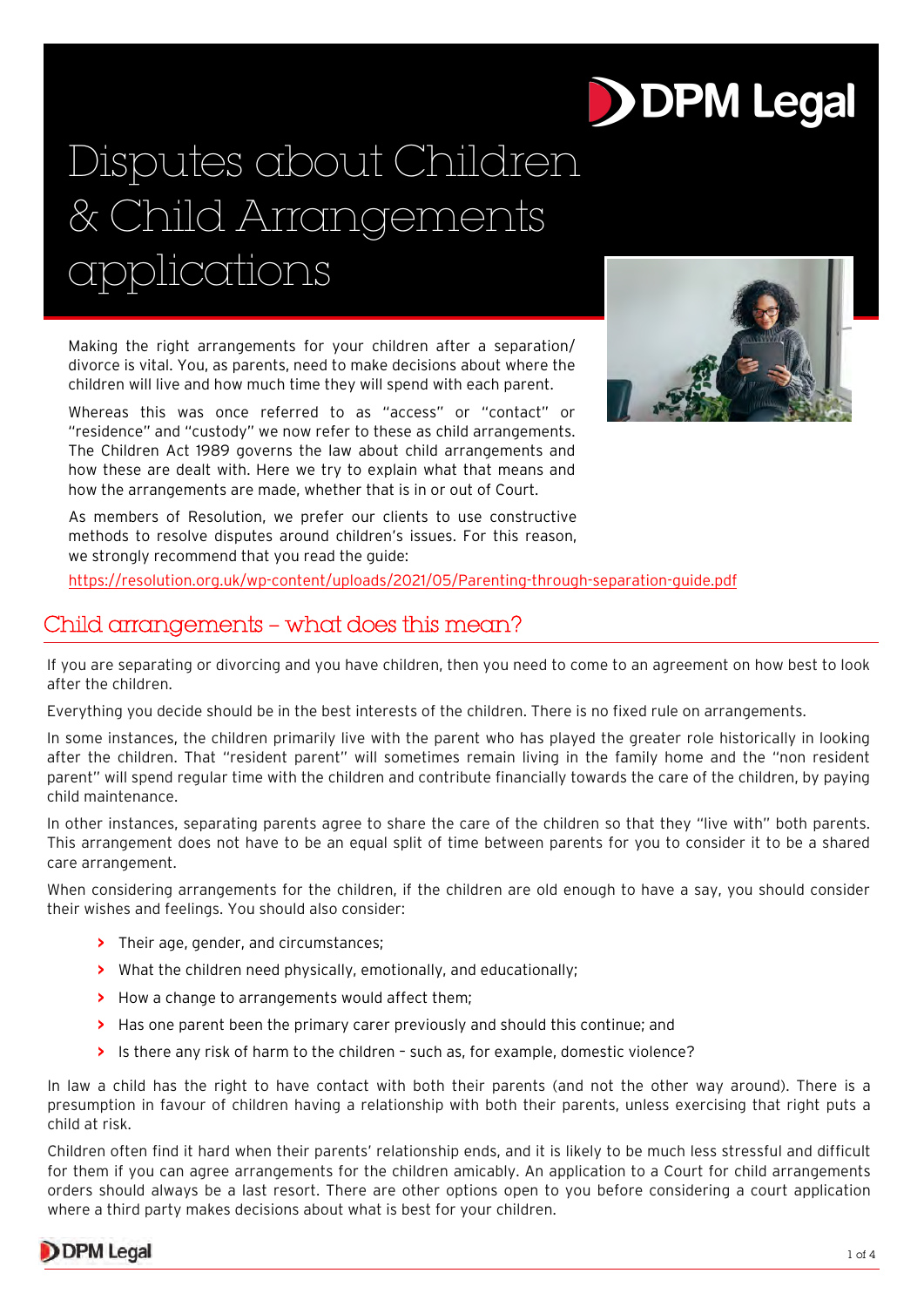## What happens if you can agree child arrangements?

Very often parents can agree arrangements amicably. In those cases, you may want to consider a parenting plan. This is a written document that sets out what you have agreed. This can help avoid any conflict in the future. The plan can be as detailed as you would like. We can assist you in drawing up a plan which can include:

- **>** Who your children will live with;
- **>** When they will spend time with their other parent and extended family (for example grandparents);
- **>** If shared care is possible and how that would work;
- **>** How you propose to deal with education and welfare issues including medical appointments;
- **>** How you will communicate as parents in the future and what decisions can be made without consulting the other parent;
- **>** How to introduce new partners.

A parenting plan can also include agreements over access to things like social media, mobile phones and ensure that parenting is consistent over two households.

However parenting plans are not legally binding. That means that if you want to have an agreement that is binding you should obtain legal advice and consider whether you want a Court Order. It is possible that this can be made by consent through the Court although you would have to explain to a Judge why you want a Court Order as a Judge will only make an order if it is thought to be in a child's best interests.

It is important to understand that most separating parents manage to agree arrangements without the need of a Court Order and we at DPM Legal can help you with those plans and assist in the drawing up of a parenting plan if you need it.

### What happens when parents cannot agree?

1. Mediation

If you cannot reach an agreement between the two of you on the care of the children, you must attend mediation (unless you are exempt) if you wish to ask the Court to decide how to share care. However, we would usually recommend mediation as a route to resolving matters if you cannot agree, and not just if you want to make an application to the Court.

Mediation is often a quicker and cheaper way of resolving disputes and can facilitate a better arrangement, than one imposed on you both, as you remain in control of the outcome. A mediator is a completely neutral evaluator who is there to help facilitate an agreement between you both. We can refer you to a mediator suitable for your matter. When children are old enough, it may also be possible to consider child inclusive mediation where the children will, with your permission, speak to the mediator about their wishes and feelings.

It is important to realise that mediation is not a binding process and will not provide you with a Court Order. However, you can apply to the Court for an agreed Court Order, and we can advise you throughout the mediation process.

If mediation fails in sorting out matters, your mediator can then provide you with a form confirming that you have attended mediation but that this was not successful so that you can then make an application to the Court, if you wish to.

#### 2. Arbitration

This can be considered in place of a Court application. Parents can appoint an arbitrator to decide about child arrangements. Very often an arbitrator is a former Judge or experienced and trained Barrister/ Solicitor who specalises in these disputes. The decision of an arbitrator is binding and can be incorporated into a Court Order. Many parents consider arbitration as a useful out of court option. It has the benefit of being much quicker than a Court application and parents can choose who should help them.

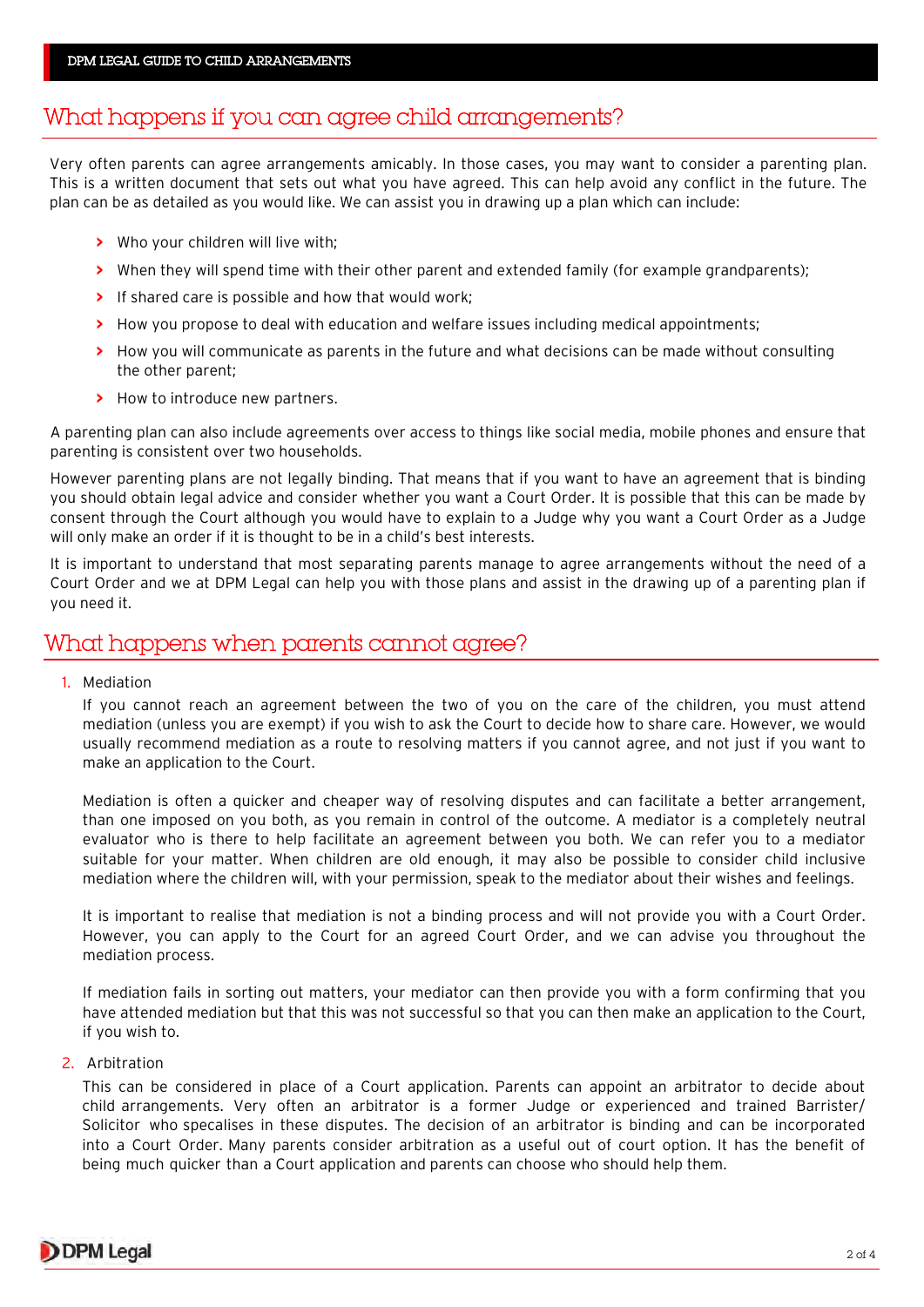## What happens when parents cannot agree?

#### 2. Mediation

An arbitrator can spend more time on a case than a Judge will in a Court application. It is no secret that the family courts are overwhelmed with cases, which leads to delay and significant costs for parties and ultimately the children can be affected by the delays. At DPM Legal we can consider arbitration with you as an option if it is suitable. Arbitration is voluntary and you and the other parent will have to agree to this.

If you cannot reach an agreement in mediation and do not wish to consider arbitration, you can apply to the Court for a child arrangements order. That will usually decide:

- **>** Where your children will live; and
- **>** How often they will spend time with you or the other parent.

You can also apply to the court for specific issues such as:

- **>** If you dispute what school the children should go to;
- **>** If you cannot decide on specific medical treatment;
- **>** Whether or not you can take the children abroad on holidays, or, if you want to leave the UK permanently to live abroad.

## How to make a Court application and what the process involves

Before we explain the process, please note that not all steps will apply to all cases, as some may resolve quicker than others, and there may be additional hearings, depending on if there are other complex issues or safeguarding concerns. This is intended as a brief overview, and we can provide more detailed advice to your individual circumstances.

#### Step 1: Prepare application and send to Court

We will help you complete your application and send this to the Court. This process takes place online. The Court then issues the application and sends a copy of it to CAFCASS (Children and Family Court Advisory and Support Service). The Court will also send a copy to the other parent and give you a hearing date.

#### Step 2: Acknowledging receipt

The other parent has 14 days to acknowledge receipt of the papers and fill in a form to confirm that they have the paperwork etc.

#### Step 3: CAFCASS conduct safeguarding checks

Once CAFCASS receive the application they will conduct checks on both you and the other parent with the police and children social services, to see if there are any concerns that the court need to be aware of. CAFCASS will also speak to you and the other parent about the application and will, hopefully before the first hearing, send a safeguarding report to you and the Court about what they recommend and what involvement (if any) they will have in any application.

#### Step 4: First Hearing Dispute Resolution Appointment (FHDRA)

This is the preliminary hearing of your application. That hearing may be dealt with remotely (by video link) or at the Court. A CAFCASS Officer will also be in attendance to give some further guidance and help to you and the Court. If you cannot reach an agreement at that hearing, or if there are safeguarding concerns, then the Court may direct what further evidence it needs to make a decision. That could include a report from CAFCASS, witness statements, medical evidence. No one case is the same and how long your case will take depends on what the Court directs and how complex the issues are.

#### Step 5: Dispute Resolution Appointment (DRA)

After the Court has all the evidence it needs, or reports have been completed then the Court will ask for a further hearing to try and resolve matters. If you can reach an agreement at that stage then an Order can be made but, if not, the Court will list the case for a final hearing.